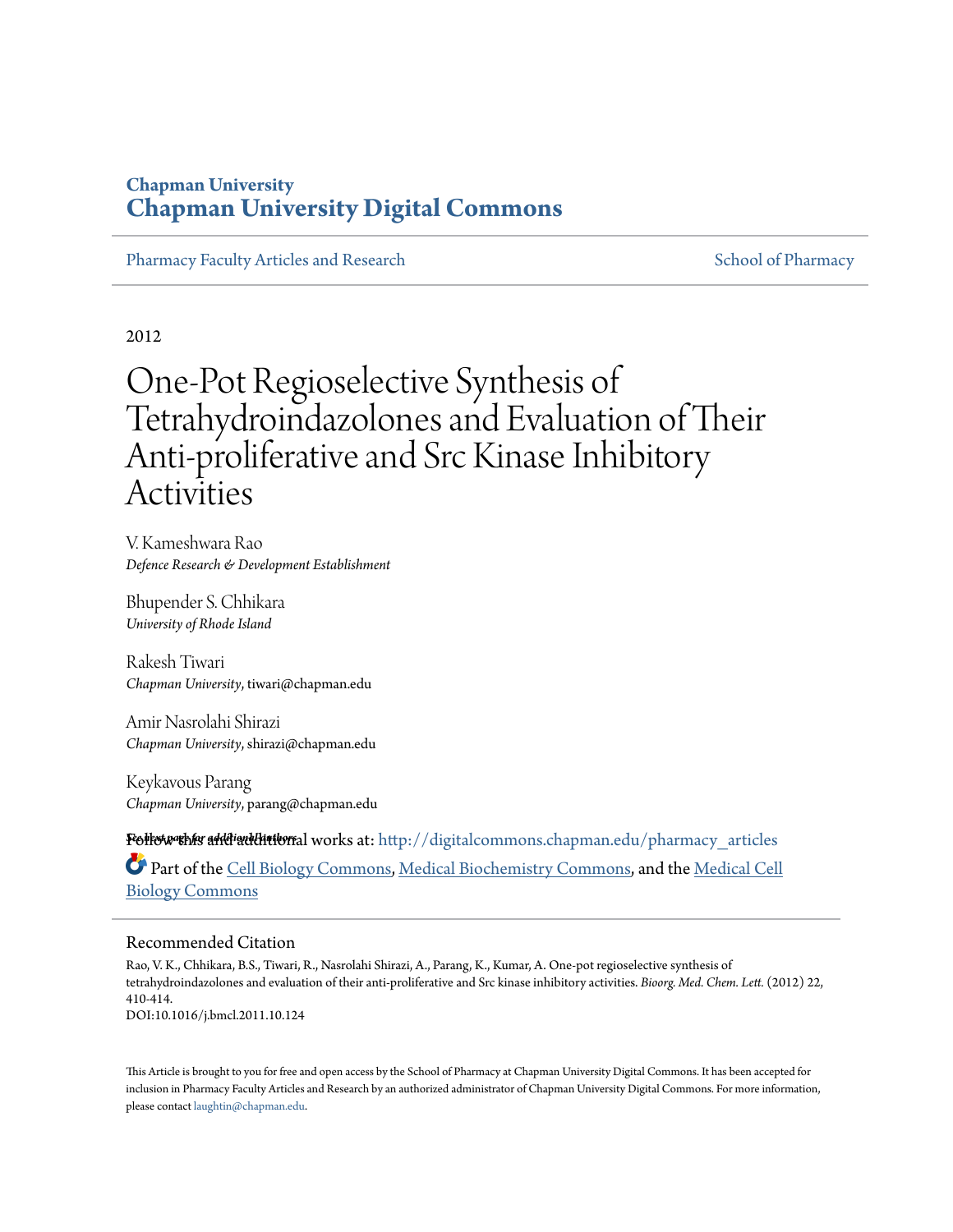## One-Pot Regioselective Synthesis of Tetrahydroindazolones and Evaluation of Their Anti-proliferative and Src Kinase Inhibitory Activities

#### **Comments**

NOTICE: this is the author's version of a work that was accepted for publication in *Bioorganic & Medicinal Chemistry Letters*. Changes resulting from the publishing process, such as peer review, editing, corrections, structural formatting, and other quality control mechanisms may not be reflected in this document. Changes may have been made to this work since it was submitted for publication. A definitive version was subsequently published in *Bioorganic & Medicinal Chemistry Letters*, volume 22, in 2012. [DOI: 10.1016/j.bmcl.2011.10.124](http://dx.doi.org/10.1016/j.bmcl.2011.10.124)

#### **Copyright**

Elsevier

#### **Authors**

V. Kameshwara Rao, Bhupender S. Chhikara, Rakesh Tiwari, Amir Nasrolahi Shirazi, Keykavous Parang, and Anil Kumar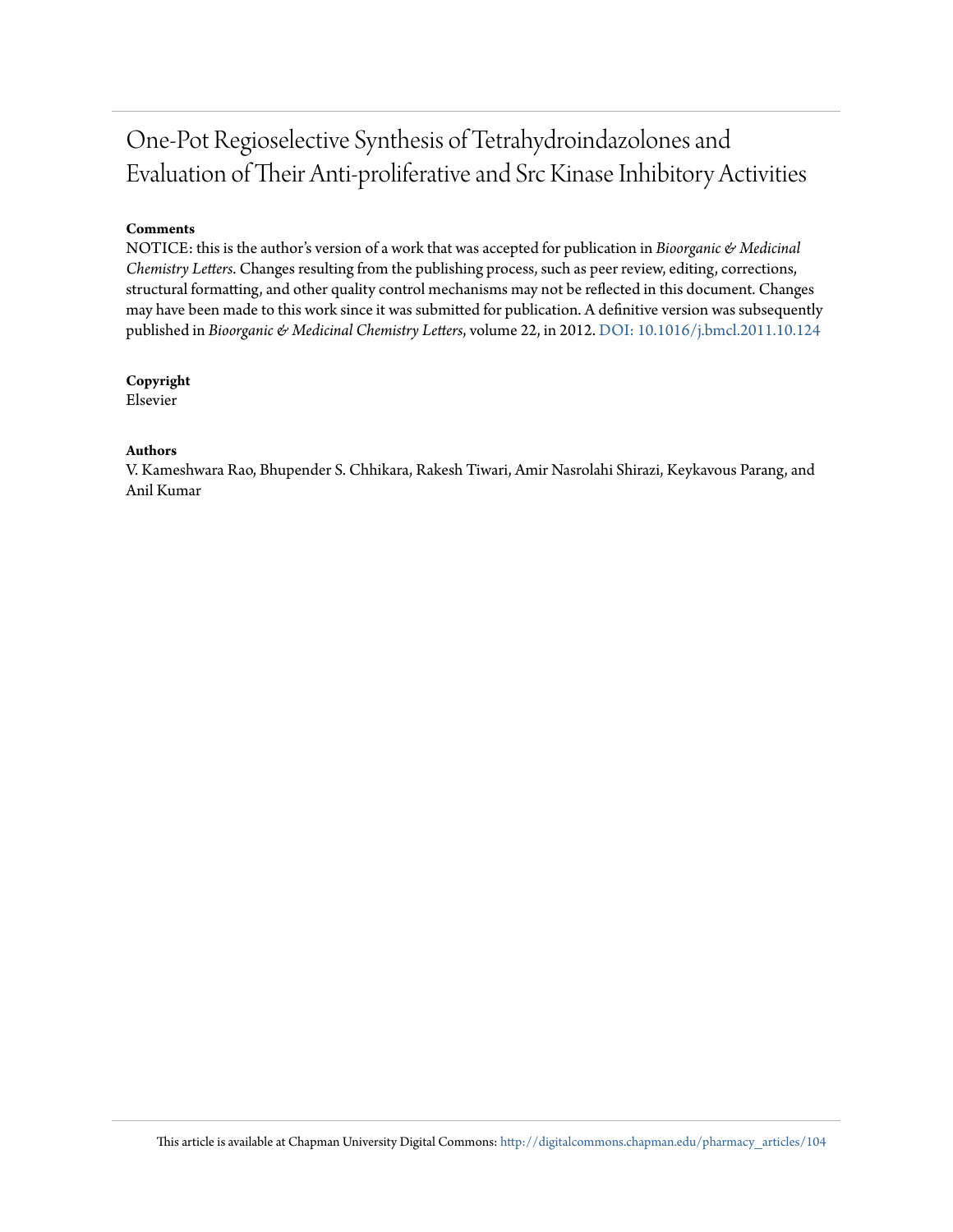### **One-pot regioselective synthesis of tetrahydroindazolones and evaluation of their anti-proliferative and Src kinase inhibitory activities**

V. Kameshwara Rao,<sup>a</sup> Bhupender S. Chhikara,<sup>b</sup> Rakesh Tiwari,<sup>b</sup> Amir Nasrolahi Shirazi,<sup>b</sup> Keykavous Parang<sup>b,\*</sup> Anil Kumar<sup>a,\*</sup>

*<sup>a</sup>Department of Chemistry, Birla Institute of Technology and Science, Pilani 333031, Rajasthan, India*

*<sup>b</sup>Department of Biomedical and Pharmaceutical Sciences, College of Pharmacy, University of Rhode Island, Kingston, RI, 02881, USA*

This is where the receipt/accepted dates will go; Received Month XX, 2000; Accepted Month XX, 2000 [BMCL RECEIPT]

**Abstract**—A number of 2-substituted tetrahydroindazolones were synthesized by three-component condensation reaction of 1,3 diketones, substituted hydrazines, benzaldehydes, and Yb(OTf)<sub>3</sub> as a catalyst in [bmim][BF<sub>4</sub>] ionic liquid using a simple, efficient, and economical one-pot method. The synthesized tetrahydroindazolones were evaluated for inhibition of cell proliferation of human colon carcinoma (HT-29), human ovarian adenocarcinoma (SK-OV-3), and c-Src kinase activity. 3,4-Dichlorophenyl tetrahydroindazolone derivative (**15**) inhibited the cell proliferation of HT-29 and SK-OV-3 cells by 62% and 58%, respectively. 2,3-Diphenylsubstituted tetrahydroindazolone derivatives, 19, 25, and 33, inhibited the cell proliferation of HT-29 cells by 65–72% at a concentration of 50 μM. In general, the tetrahydroindazolones showed modest inhibition of c-Src kinase where 4-tertbutylphenyl- (**32**) and 3,4-dichlorophenyl- (**13**) derivatives showed the inhibition of c-Src kinase with IC<sup>50</sup> values of 35.1 μM and 50.7 μM, respectively.

Multi-component reactions (MCRs) have emerged as a powerful synthetic strategy in organic and medicinal chemistry to generate structurally diverse libraries of  $drug$ -like molecules.<sup>1</sup> MCRs offer significant drug-like molecules.<sup>1</sup> MCRs offer significant advantages over conventional linear-type syntheses, such as being rapid and one-pot reactions without the need to generate and purify intermediates.

Tetrahydroindazolones (THIs) have a broad spectrum of biological and pharmacological activities. 2 Compounds with indazoles and indazolones scaffolds have been reported to exhibit herbicidal, $3$  antiinflammatory,<sup>4</sup> anticancer, <sup>5</sup> and antituberculosis activities. <sup>6</sup> A tetrahydroindazolone scaffold containing SNX-2122 (**a**, Fig. 1) is a heat-shock protein 90 (HSP-90) inhibitor, 5a and it exhibits potent antiproliferative activities against HER2-dependent breast cancer cells.<sup>5b</sup> Tetrahydroindazole-based compound (b) in Fig. 1 is a potent inhibitor of *Mycobacterium tuberculosis*  $(MTB).<sup>6a</sup>$ 



Figure 1. Chemical structures of lead compounds containing tetrahydroindazolone scaffolds (a) SNX-2122: HSP90 inhibitor; (b) MTB inhibitor.

Combretastatin A-4 (CA4) (Fig. 2) is a potent antiproliferative agent which acts through interaction with microtubules. **Analogues of CA4 and several other** derivatives where *cis*-double bond was replaced with a tetrazole, thiazole, imidazole, or oxazole rings have been synthesized and studied for evaluation of anticancer activities and establishing structure-activity relationships.<sup>7,8</sup> THIs have also been previously reported possessing antitumor activity.<sup>9</sup> The synthesized THIs have structural resemblance to the tetrazole, triazole, imidazole, or oxazole derivatives of CA4 that were shown to exhibit potent cytotoxicity and anti-tumor activity.7,8 We hypothesized that incorporation of crucial structural features of CA4 and THIs may generate lead compounds with anticancer properties (Fig. 2).

Furthermore, phenylpyrazolopyrimidine derivatives, such as PP1 and  $PP2<sup>10</sup>$  have been reported as inhibitors of the Src family of tyrosine kinases (SFKs) that play prominent roles in multiple signal transduction pathways, which involve cell growth and differentiation. The nine members of non receptor SKFs (Src, Yes, Lck, Fyn, Lyn, Fgr, Hck, Blk, and Yrk) share a great deal of structural homology and are present in the cytoplasm. <sup>11</sup> The expression of Src tyrosine kinase, the prototype of SFKs, is frequently elevated in a number of epithelial tumors compared with the adjacent normal tissues. Src reduces cancer cell adhesions and facilitates their motility, $12$  thus it is a key modulator of cancer cell invasion and metastasis. <sup>13</sup> Heterocyclic THIs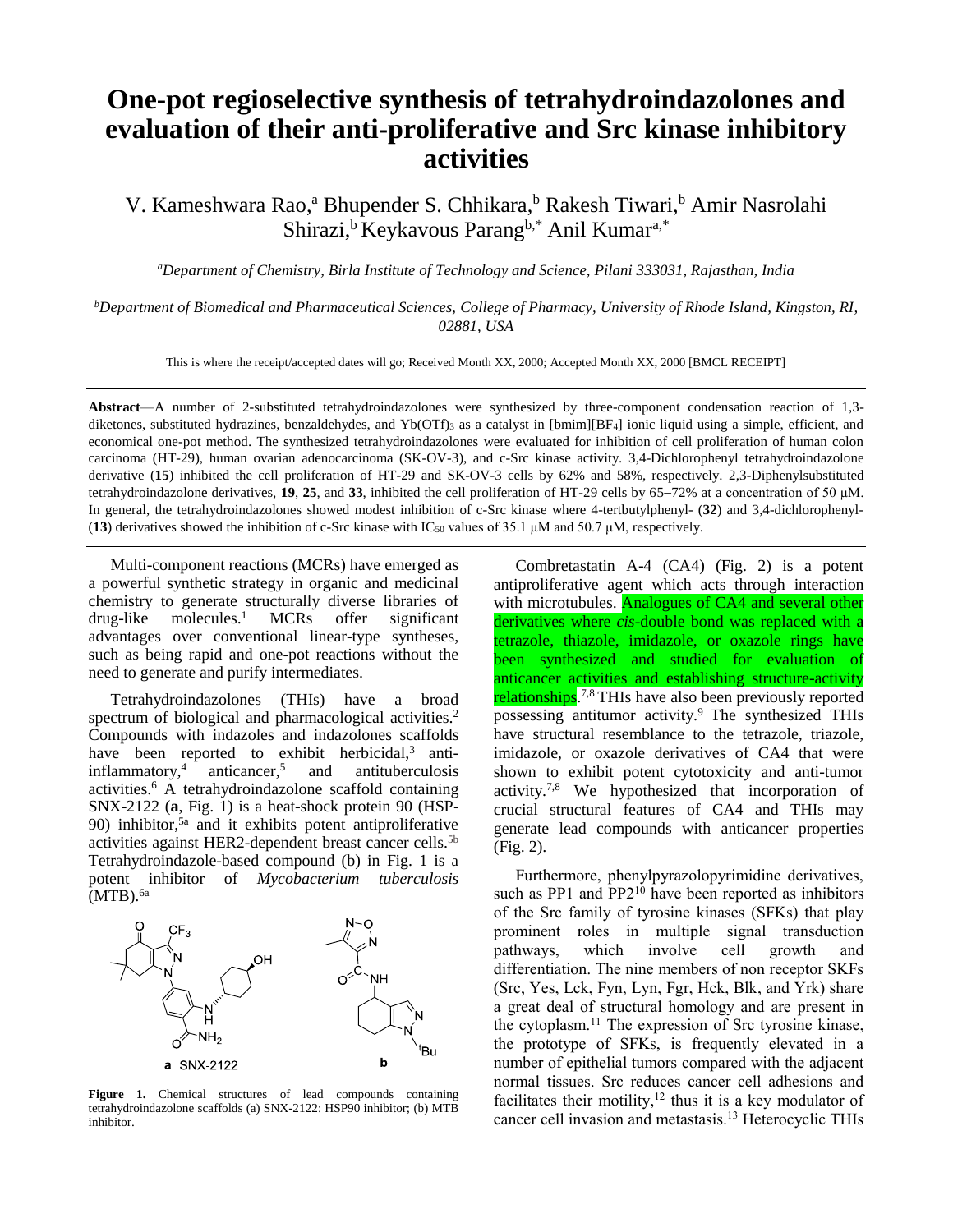have some structural similarity with phenylpyrazolopyrimidine derivatives (Fig. 2), and were investigated to determine whether they can mimic PP1 or PP2.



**Figure 2**. Structural relativity of THIs to Combrestatin A-4 mimics and phenylpyrazolopyrimidines as anticancer agents and Src kinase inhibitors, respectively.

In continuation of our efforts towards the synthesis of small molecules as anticancer agents and/or *c*-Src kinase inhibitors, $14$  herein we report the synthesis and evaluation of an array of 33 synthesized diversely substituted THIs.

The most common method for the synthesis of THIs is simple condensation of arylhydrazines with 2 acylcyclohexane-1,3-diones. <sup>15</sup> However, this method results in regioisomeric mixtures of tetrahydroindazolone. There are only very a few methods for the synthesis of 2-substituted THIs. Separation of 2-substituted THIs from a mixture of isomers is challenging and, therefore, these compounds have not been much explored for biological activity. We have previously reported the synthesis of other heterocyclic compounds through MCRs catalyzed by metal triflates. <sup>16</sup> One-pot three component regioselective synthesis of substituted THIs catalyzed by **ytterbium** triflate [Yb(OTf)3] in 1-butyl-3-methylimidazolium tetrafluoroborate ([bmim][BF4]) ionic liquid is shown in Scheme 1.

In a protocol standardization experiment, when 5,5 dimethylcyclohexane-1,3-dione (**2**), 4–chlorobenzaldehyde (**2**), and 3,4-dichlorophenyl hydrazine (**3**) were reacted in ethanol at room temperature in presence of Yb(OTf)<sub>3</sub> (20 mole %), the product  $4(R_1 = Me, X =$ C,  $R_2 = 3,4$ -Cl<sub>2</sub>Ph,  $R_3 = 4$ -ClPh) (see **A-D** for general synthesis in Scheme 1) was obtained in 20% yield. Further optimization of reaction condition was carried out by changing solvents, catalysts, and catalyst loading. As shown in Table 1, the use of 20 mol%

 $Yb(OTf)$ <sub>3</sub> in [bmim][BF<sub>4</sub>] gave the desired product 4 in high yield  $(88%)$  (entry 4). When Yb $(OTf)_{3}$  was changed with other metal triflates such as  $Sc(OTf)_{3}$ ,  $Zn(OTf)_2$ ,  $Cu(OTf)_2$  or AgOTf the yield of 4 was moderate to good (Table 1, entries 7-10). The catalytic order  $Yb(OTf)_3 > Zn(OTf)_2 > Sc(OTf)_3 > Cu(OTf)_2 >$ AgOTf was established for the synthesis of **4** based on isolated yield in  $[bmin][BF<sub>4</sub>]$ . There was not much increase in yield of **4** on changing the amount of  $Yb(OTf)$ <sub>3</sub> from 20 mol% to 40 mol% (Table 1, entries 4-6). However, reducing the amount of  $Yb(OTf)_{3}$ decreased yield of **4** to 51%. It should be noted that no product formation was observed in solvent free conditions; however 45% of **4** was formed in the absence of Yb(OTf)<sub>3</sub>. The structure of the compound 4 was confirmed by  ${}^{1}H$  NMR,  ${}^{13}C$  NMR, and mass spectrometry. In  ${}^{1}H$  NMR three singlet peaks were observed at  $\delta$  2.81, 2.42 and 1.16 ppm for C<sub>7</sub>-CH<sub>2</sub>, C<sub>5</sub>- $CH<sub>2</sub>$ , and  $C<sub>6</sub>$ - $(CH<sub>3</sub>)<sub>2</sub>$ , respectively along with other aromatic protons. It is worthy to mention that under these conditions only 2-substituted tetrahydroindazolones were obtained.



**Scheme 1.** Synthesis of substituted tetrahydroindazolones.

**Table 1.** Optimization of reaction conditions for the model reaction.

| S.             | Catalyst               | Moles $(\%)$ | Solvent        | Time | Yield           |
|----------------|------------------------|--------------|----------------|------|-----------------|
| No             |                        |              |                | (h)  | $(\%)^{\rm a}$  |
| 1              | $Yb(OTf)$ <sub>3</sub> | $\Omega$     | $[bmin][BF_4]$ | 2.00 | 45              |
| $\overline{c}$ | Yb(OTf)3               | 10           |                | 2.00 | NP <sup>b</sup> |
| 3              | $Yb(OTf)$ <sub>3</sub> | 10           | $[bmin][BF_4]$ | 2.00 | 51              |
| 4              | $Yb(OTf)_{3}$          | 20           | $[bmin][BF_4]$ | 2.00 | 88              |
| 5              | $Yb(OTf)$ <sub>3</sub> | 30           | $[bmin][BF_4]$ | 2.00 | 90              |
| 6              | $Yb(OTf)$ <sub>3</sub> | 40           | $[bmin][BF_4]$ | 2.00 | 89              |
| 7              | Zn(OTf) <sub>2</sub>   | 20           | $[bmin][BF_4]$ | 2.00 | 70              |
| 8              | Ag(OTf)                | 20           | $[bmin][BF_4]$ | 2.00 | 50              |
| 9              | $Sc(OTf)_{3}$          | 20           | $[bmin][BF_4]$ | 2.00 | 60              |
| 10             | Cu(OTf) <sub>2</sub>   | 20           | $[bmin][BF_4]$ | 2.00 | 56              |
| 11             | $Yb(OTf)$ <sub>3</sub> | 20           | $[bmin][PF_6]$ | 2.00 | 65              |
| 12             | Mont. $K-10$           | 20           | Ethanol        | 2.00 | 20              |
| 13             | $p$ TSA                | 20           | Ethanol        | 2.00 | 20              |
| 14             | $Yb(OTf)$ <sub>3</sub> | 20           | Ethanol        | 2.00 | 20              |
| 15             | $Yb(OTf)$ <sub>3</sub> | 20           | Toluene        | 2.00 | NA              |
| 16             | $Yb(OTf)$ <sub>3</sub> | 20           | THF            | 2.00 | NA              |

<sup>a</sup>Isolated yield, <sup>b</sup>No product formed

Under the optimized reaction conditions, various arylhydrazines, arylaldehydes, and 1,3-diones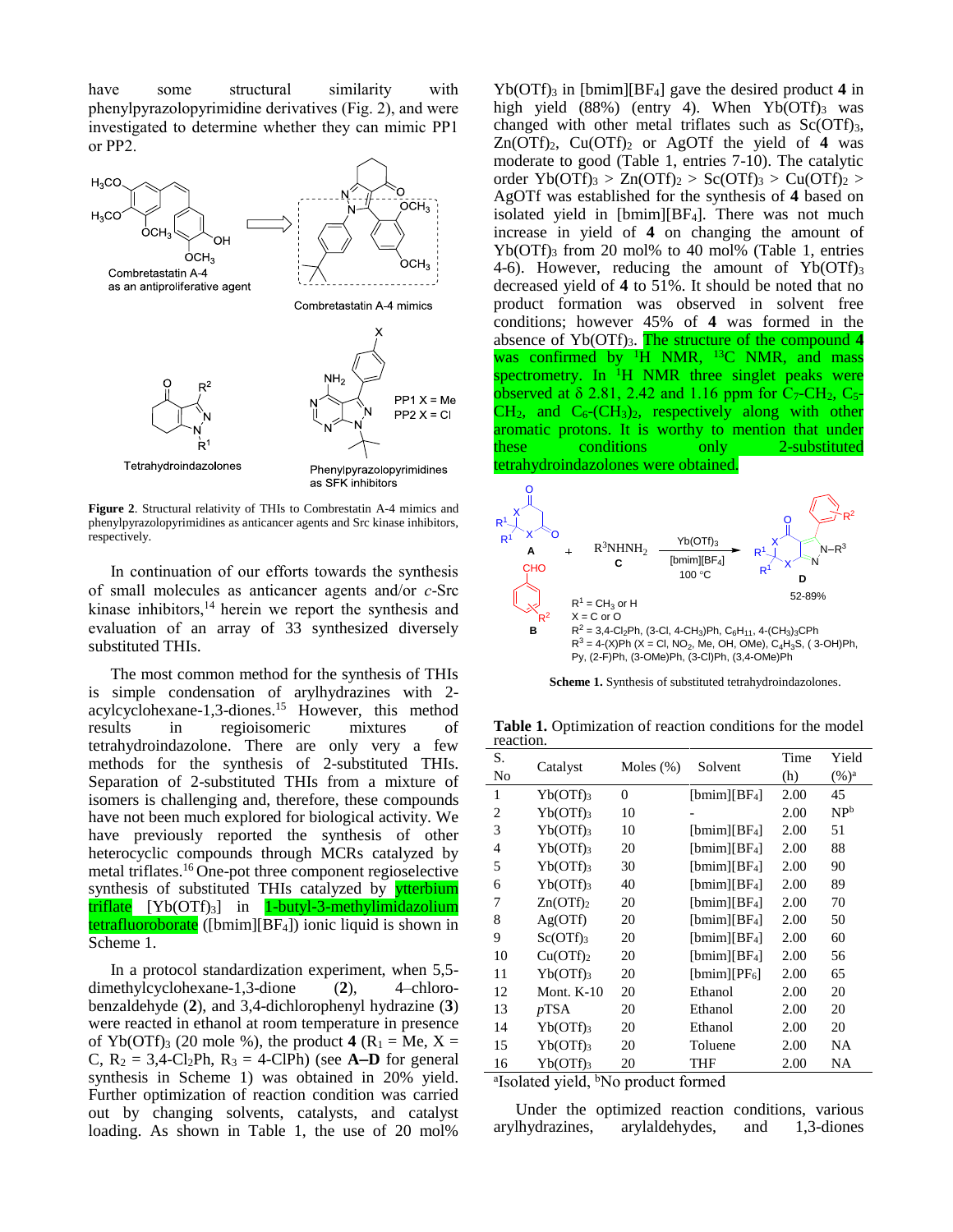underwent one-pot reaction and afforded the corresponding 2-substituted THIs (**436**) (Table 2). Various benzaldehydes and arylhydrazines with electron withdrawing and donating substituents, such as nitro, halo, hydroxyl, methoxy, alkyl, and aryl, were used to establish the structure-activity relationships.

**Table 2:** Synthesized 2-substituted THIs (**436**).



| Compd | R <sup>1</sup>  | X              | $\mathbb{R}^2$                                                   | $R^3$                                                | Yield<br>$(\%)^a$ |
|-------|-----------------|----------------|------------------------------------------------------------------|------------------------------------------------------|-------------------|
| 4     | CH <sub>3</sub> | $\mathcal{C}$  | $3,4$ -Cl <sub>2</sub> C <sub>6</sub> H <sub>3</sub>             | 4-ClC <sub>6</sub> H <sub>4</sub>                    | 88                |
| 5     | CH <sub>3</sub> | $\mathsf{C}$   | $3,4$ -Cl <sub>2</sub> C <sub>6</sub> H <sub>3</sub>             | $4-NO2C6H4$                                          | 85                |
| 6     | CH <sub>3</sub> | Ċ              | $3,4 - Cl2C6H3$                                                  | C <sub>4</sub> H <sub>3</sub> S                      | 73                |
| 7     | CH <sub>3</sub> | $\overline{C}$ | $3,4$ -Cl <sub>2</sub> C <sub>6</sub> H <sub>3</sub>             | $4 - CH3C6H4$                                        | 83                |
| 8     | CH <sub>3</sub> | Ċ              | $3,4$ -Cl <sub>2</sub> C <sub>6</sub> H <sub>3</sub>             | $3-OH2-OMeC6H3$                                      | 65                |
| 9     | CH <sub>3</sub> | $\mathsf{C}$   | $3,4$ -Cl <sub>2</sub> C <sub>6</sub> H <sub>3</sub>             | 4-OHC <sub>6</sub> H <sub>4</sub>                    | 70                |
| 10    | CH <sub>3</sub> | $\mathsf{C}$   | $3,4$ -Cl <sub>2</sub> C <sub>6</sub> H <sub>3</sub>             | $C_4H_4N$                                            | 80                |
| 11    | CH <sub>3</sub> | $\mathcal{C}$  | $3,4$ -Cl <sub>2</sub> C <sub>6</sub> H <sub>3</sub>             | 4-OMeC <sub>6</sub> H <sub>4</sub>                   | 74                |
| 12    | CH <sub>3</sub> | $\mathsf{C}$   | $3,4$ -Cl <sub>2</sub> C <sub>6</sub> H <sub>3</sub>             | $C_6H_5$                                             | 75                |
| 13    | CH <sub>3</sub> | $\mathsf{C}$   | $3,4$ -Cl <sub>2</sub> C <sub>6</sub> H <sub>3</sub>             | $3-CIC6H4$                                           | 82                |
| 14    | H               | $\mathcal{C}$  | $3,4$ -Cl <sub>2</sub> C <sub>6</sub> H <sub>3</sub>             | $4-CIC6H4$                                           | 82                |
| 15    | Н               | $\mathsf{C}$   | $3,4$ -Cl <sub>2</sub> C <sub>6</sub> H <sub>3</sub>             | C <sub>4</sub> H <sub>3</sub> S                      | 71                |
| 16    | Η               | $\overline{C}$ | $3,4$ -Cl <sub>2</sub> C <sub>6</sub> H <sub>3</sub>             | $4\text{-}\mathrm{CH}_3\mathrm{C}_6\mathrm{H}_4$     | 78                |
| 17    | Н               | $\mathcal{C}$  | $3,4$ -Cl <sub>2</sub> C <sub>6</sub> H <sub>3</sub>             | $2$ -FC $6H_4$                                       | 77                |
| 18    | Η               | $\mathcal{C}$  | $3,4$ -Cl <sub>2</sub> C <sub>6</sub> H <sub>3</sub>             | 4-OMeC <sub>6</sub> H <sub>4</sub>                   | 70                |
| 19    | H               | $\mathsf{C}$   | $3,4$ -Cl <sub>2</sub> C <sub>6</sub> H <sub>3</sub>             | $C_6H_5$                                             | 72                |
| 20    | Н               | $\overline{C}$ | $3,4$ -Cl <sub>2</sub> C <sub>6</sub> H <sub>3</sub>             | 4-OHC <sub>6</sub> H <sub>4</sub>                    | 65                |
| 21    | Н               | $\overline{C}$ | $3,4$ -Cl <sub>2</sub> C <sub>6</sub> H <sub>3</sub>             | 3-OH,4-OMeC <sub>6</sub> H <sub>3</sub>              | 60                |
| 22    | H               | $\mathsf{C}$   | $3,4$ -Cl <sub>2</sub> C <sub>6</sub> H <sub>3</sub>             | $4-NO2C6H4$                                          | 84                |
| 23    | Η               | $\mathsf{C}$   | $3$ -Cl, $4$ -CH <sub>3</sub> C <sub>6</sub> H <sub>3</sub>      | 3-OMeC <sub>6</sub> H <sub>4</sub>                   | 77                |
| 24    | CH <sub>3</sub> | $\mathsf{C}$   | 3-Cl, 4-CH <sub>3</sub> C <sub>6</sub> H <sub>3</sub>            | 4-ClC <sub>6</sub> H <sub>4</sub>                    | 81                |
| 25    | CH <sub>3</sub> | $\mathsf{C}$   | 3-Cl, 4-CH <sub>3</sub> C <sub>6</sub> H <sub>3</sub>            | $C_5H_4N$                                            | 69                |
| 26    | CH <sub>3</sub> | $\mathcal{C}$  | 3-Cl, 4-CH <sub>3</sub> C <sub>6</sub> H <sub>3</sub>            | $C_4H_4N$                                            | 54                |
| 27    | CH <sub>3</sub> | $\mathsf{C}$   | $C_6H_{11}$                                                      | $C_4H_3S$                                            | 78                |
| 28    | CH <sub>3</sub> | $\overline{C}$ | $C_6H_{11}$                                                      | $4-NO2C6H4$                                          | 80                |
| 29    | CH <sub>3</sub> | $\Omega$       | $C_6H_{11}$                                                      | $4-CIC6H4$                                           | 50                |
| 30    | H               | C              | $C_6H_{11}$                                                      | 3-ClC <sub>6</sub> H <sub>4</sub>                    | 76                |
| 31    | Н               | $\mathsf{C}$   | $C_6H_{11}$                                                      | $4-CH3C6H4$                                          | 76                |
| 32    | CH <sub>3</sub> | $\mathcal{C}$  | 4-(CH <sub>3</sub> ) <sub>3</sub> CC <sub>6</sub> H <sub>4</sub> | 4-OMeC <sub>6</sub> H <sub>4</sub>                   | 77                |
| 33    | CH <sub>3</sub> | $\mathsf{C}$   | $4-(CH_3)_3CC_6H_4$                                              | 3,4-(OMe) <sub>2</sub> C <sub>6</sub> H <sub>3</sub> | 81                |
| 34    | CH <sub>3</sub> | $\mathsf{C}$   | $4-(CH_3)_3CC_6H_4$                                              | 4-ClC <sub>6</sub> H <sub>4</sub>                    | 77                |
| 35    | CH <sub>3</sub> | $\Omega$       | $4-(CH_3)_3CC_6H_4$                                              | $4-CIC6H4$                                           | 48                |
| 36    | CH <sub>3</sub> | Ċ              | $4-(CH_3)_3CC_6H_4$                                              | $4-CH3C6H4$                                          | 79                |
|       |                 |                |                                                                  |                                                      |                   |

a Isolated yield

The chemical structures of all synthesized compounds were elucidated by <sup>1</sup>H NMR, <sup>13</sup>C NMR, and mass spectroscopy (Supporting information). A single peak for two protons of  $C_7$ -carbon at around 2.8 ppm

confirmed formation of only a single isomer. These values are in agreement with the literature report for regioselective formation of 2-substituted THIs. 15d Furthemore, regioselective formation of 2-substituted THIs was confirmed by X-ray crystalographic data for compound **6** (CCDC 848784) and **27** (CCDC 850178). The ORTEP view for compound **6** (Fig 3A) and **27** (Fig 3B) clearly shows that 3,4-dichlorophenyl and cyclohexyl group are at *N*-2 position in **6** and **27**, respectively.



**Figure 3.** ORTEP view of molecular structure of compound (A) **6** and (B) **27**.

The regioselective formation of *N*-2-substituted THI indicates that hydrazine first attacks at carbonyl group of diketone. Based on the product formation the reaction is believed to proceed through the formation of hydrazone followed by attack of aldehyde to give aldol product, which undergoes nucleophilic addition as shown in Scheme 2. It appears that ionic liquid helps in stabilization of charged intermediate generated by coordination of  $Yb(OTf)$ <sub>3</sub> to aldehydes and diones. Furthermore, the acidic C-2 proton of imidazolium ionic liquid also facilitates the enolization of dione.



**Scheme 2:** Plausible mechanism for synthesis of THIs.

All the synthesized compounds (**436**) were evaluated for their effect on proliferation of ovarian adenocarcinoma cells (SK-OV-3) and colon adenocarcinoma (HT-29), two human cancer cells lines that overexpress c-Src. <sup>17</sup> Doxorubicin (Dox) and DMSO were used as positive and negative controls, respectively. The results for cell proliferation at 50 µM after 72 h for compound **430** are shown in Fig. 4. All the compounds were more active against HT-29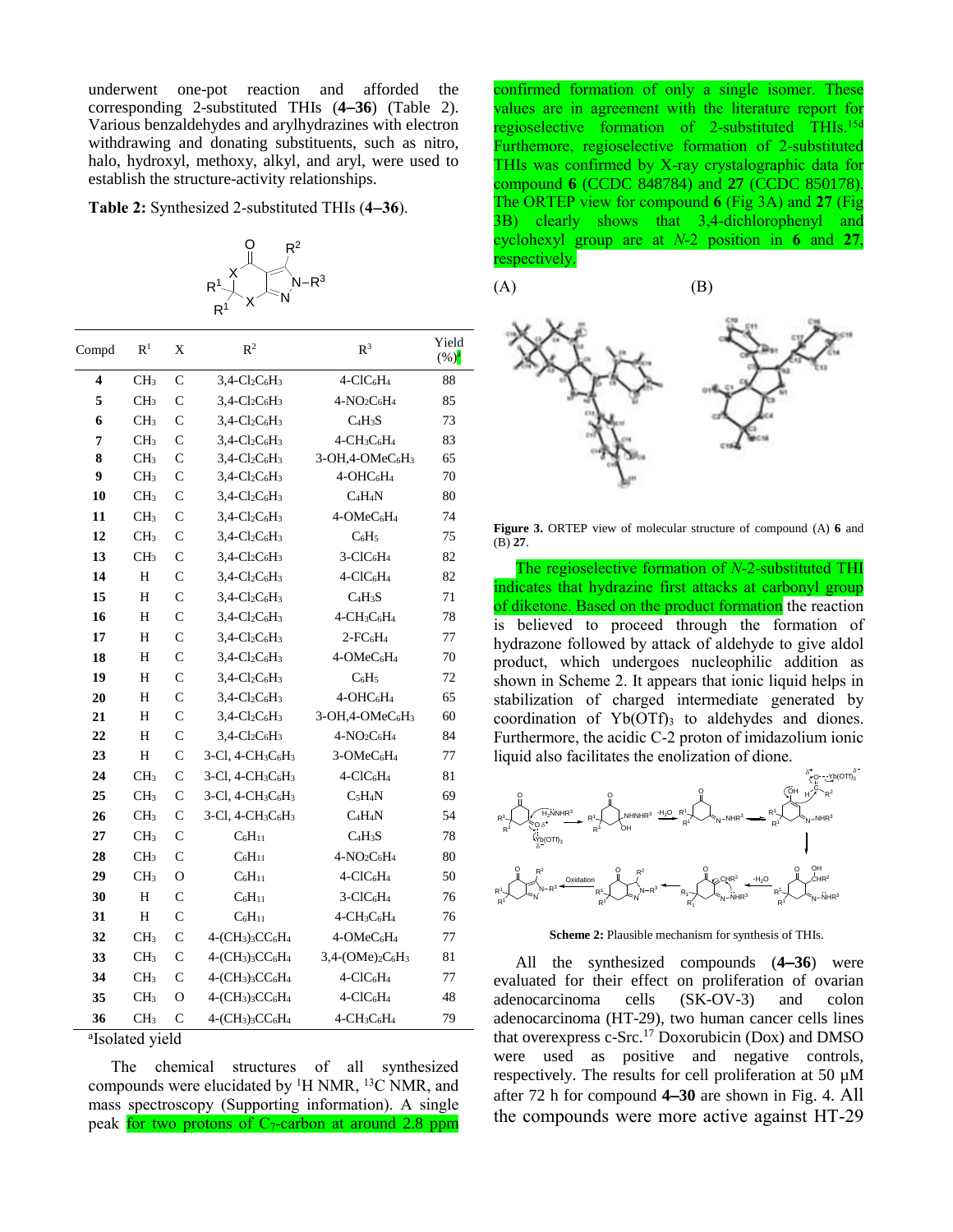cells than SK-OV-3 cells. Compounds **19**, **25**, and **33** inhibited the cell proliferation of HT-29 cells by 65- 72% while they were not effective against SK-OV-3. Compounds **15**, **16**, and **27** showed 48-62% and 49-58% inhibition in the cell proliferation of HT-29 and SK-

OV-3 cells, respectively. The presence of C4H3Ssubstituent as  $R_3$  or 3,4-dichlorophenyl or tolyl as  $R_2$  is critical for maximum anti-proliferative activity as seen in compounds **15** and **16**.



**Figure 4.** Inhibition of HT-29 and SK-OV-3 cell proliferation by compounds **433** (50 µM) after 72 h incubation. The results are shown as the percentage of the control DMSO that has no compound (set at 100%). All the experiments were performed in triplicate.

Synthesized substituted THIs were evaluated for c-Src kinase inhibitory activity. The results of Src kinase inhibitory activity of compounds (**433**) are shown in Table 3. Among all the compounds, **12**, **13**, **19**, **30**, **31**, and **32** showed modest inhibition of Src kinase with IC<sub>50</sub> values in the range of  $35-69$  uM.

Compounds **32** and **13** were found to show the highest Src kinase inhibitory activities with  $IC_{50}$  values of  $35.1$  and  $50.7 \mu M$ , respectively, among all the compounds. Molecular modeling and minimization of compounds **32** and **13** was used to explore and compare with the binding mode of these compounds when compared with PP1 within the ATP-binding site of the enzyme (Fig. 5). The backbone tetrahydroindazolone in **32** and **13** and pyrazolopyrimidine in PP1 occupied a similar pocket in ATP-binding site of Src. The modeling studies indicated that 3,4-dichlorophenyl and 4-(*tert*)butylphenyl at R<sup>2</sup> position in **13** and **32**, respectively, occupy and fit the hydrophobic binding pocket similar to tolyl group of PP1 with slightly different orientations of phenyl groups (Fig. 5). The 4 methoxyphenyl and 3-chlorophenyl at R<sup>3</sup> position of **32**  and **13**, respectively, are oriented far from the large cavity that is formed from side chains of helix αC and helix  $\alpha D$ , where the triphosphate group of ATP usually binds similar to that of *t*-butyl group of PP1, thus suggesting that substitution at  $R_3$  position of THIs does not generate any advantageous in Src kinase inhibition through interactions with adjacent amino acids in the ATP binding site.

**Table 3.** Src kinase inhibitory activity of substituted THIs (**436**).

| Compd. | $IC_{50}(\mu M)^a$ | Compd.          | $IC_{50}(\mu M)^a$ |
|--------|--------------------|-----------------|--------------------|
| 4      | 86.0               | 22              | >150               |
| 5      | >150               | 23              | 82.7               |
| 6      | >150               | 24              | 131.8              |
| 7      | >150               | 25              | 74.3               |
| 8      | >150               | 26              | >150               |
| 9      | 66.6               | 27              | 77.3               |
| 10     | >150               | 28              | >150               |
| 11     | 94.1               | 29              | >150               |
| 12     | 62.1               | 30              | 58.4               |
| 13     | 50.7               | 31              | 57.7               |
| 14     | 81.0               | 32              | 35.1               |
| 15     | >150               | 33              | >150               |
| 16     | >150               | 34              | >150               |
| 17     | >150               | 35              | >150               |
| 18     | >150               | 36              | >150               |
| 19     | 65.8               | Staurosporine   | 0.6                |
| 20     | >150               | PP <sub>2</sub> | $0.5\,$            |
| 21     | >150               |                 |                    |

aThe concentration at which 50% of enzyme activity is inhibited.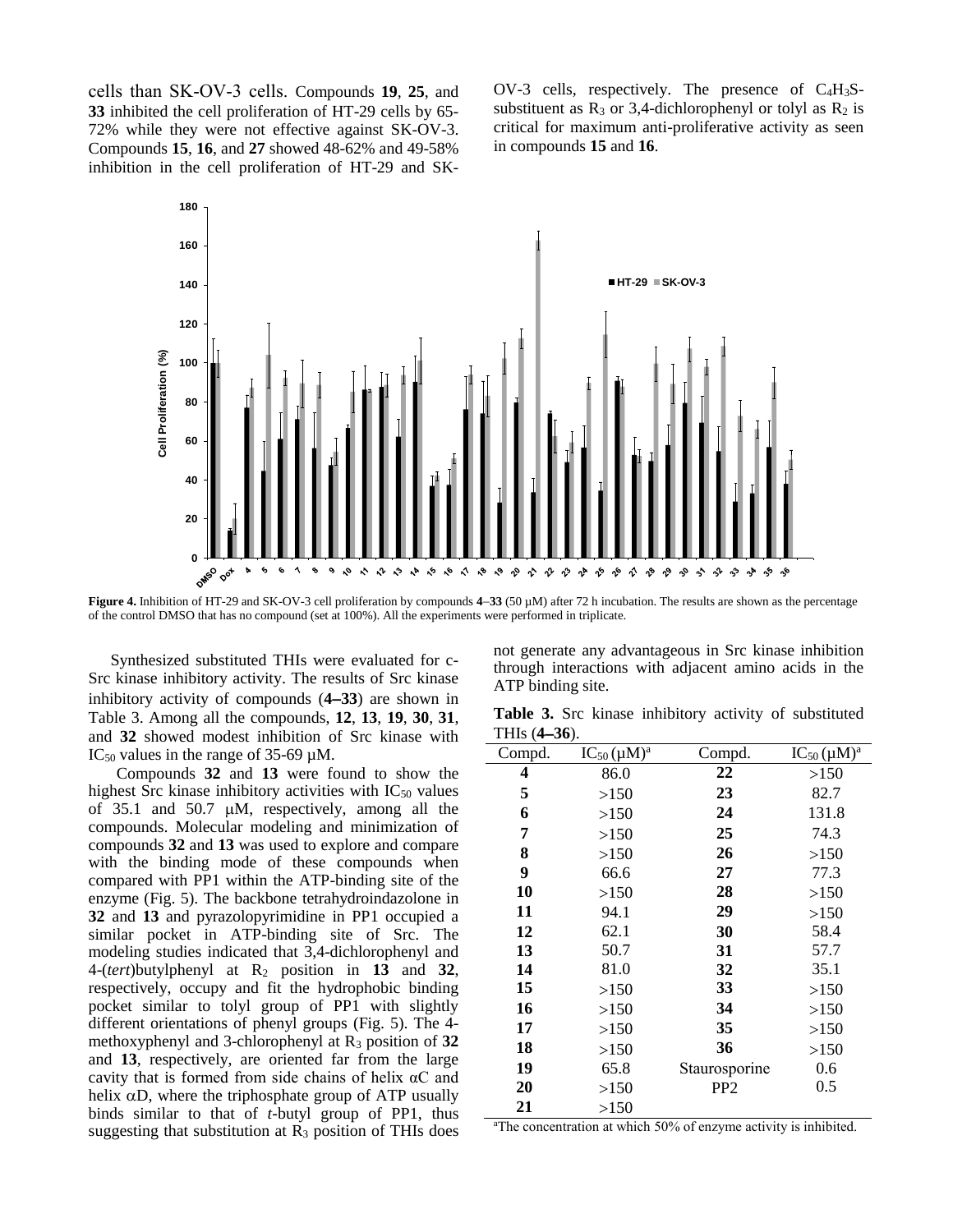These data suggest that further structural modifications in tetrahydroindazolone scaffold is required to convert them to more potent Src kinase inhibitors such as phenylpyrazolopyrimidine derivatives PP1 and PP2. Poor correlation between inhibition of Src kinase and the cell proliferation could be due to the differential cellular uptake and alternative mechanisms in anti-proliferative activities of the compounds.



**Figure 5.** Comparison of structural complexes of Src kinase with different THIs derivatives. **32** (yellow), PP1 (blue), and **13** (red)) based on molecular modeling. The compounds and side chains of amino acids are rendered in stick styles. Compounds are in the lowest energy conformers predicted. The Figure is drawn using the Accelrys visualization system.

In conclusion, an ecofriendly and regioselective method was developed for the synthesis of 2-substituted THIs by one-pot three-component coupling reaction of benzaldehydes, arylhydrazines, and 1,3-diones using  $Yb(OTf)$ <sub>3</sub> as a catalyst in ionic liquid. To the best of our knowledge, this is the first report of one-pot synthesis and evaluation of THIs as Src kinase inhibitors and anticancer agents. The synthesized compounds were evaluated for c-Src kinase inhibitory activity and compound **32** showed moderate inhibition of Src kinase with  $IC_{50}$  value of 35.1  $\mu$ M. Compounds 15 and 16 consistently inhibited the cell proliferation of SK-OV-3 and HT-29 cells by 49-62% at a concentration of 50 μM. Further structure-activity relationship studies are required for optimizing the Src kinase inhibition and anti-proliferative activities of THIs.

#### **Acknowledgments**

We thank University Grant Commission, New Delhi Project # 39-733/2010 (SR) and the American Cancer Society Grant #RSG-07-290-01-CDD for the financial support.

#### **Supplementary data**

Supplementary data containing experimental procedures for c-Src kinase assay and cell culture, and physical and spectral for compounds (**436**) can be found in the online version of this article.

#### **References and notes**

- 1. D. B. Rubinov, I. L. Rubinova, A. A. Akhrem, *Chem. Rev.* **1999**, 99, 1047.
- 2. (a) Rosati, O.; Curini, M.; Marcotullio, M. C.; Macchiarulo, A.; Perfumi, M.; Mattioli, L.; Rismondo, F.; Cravotto, G. *Bioorg. Med. Chem. Lett.* **2007**, 15, 3463; (b) Connolly, P. J.; Wetter, S. K.; Beers, K. N.; Hamel, S. C.; Johnson, D. H.; Kiddoe, M.; Kraft, P.; Lai, M. T.; Campen, C.; Palmer, S.; Phillips, A. *Bioorg. Med. Chem. Lett.* **1997**, 7, 2551.
- 3. Benson, G. M.; Bleicher, K.; Grether, U.; Kirchen, E.; Kuhn, B.; Richter, H.; Taylor, S. US2010/0076027 A1, **2010**.
- 4. Claramunt, O. M.; Lopez , C.; Medina, C. P.; Torralba, M. P.; Elguero, J.; Escames, G.; Castroviejo, D. A. *Bioorg. Med. Chem. Lett*. **2009**, *17*, 6180.
- 5. (a) Huang, K. H.; Veal, J. M.; Fadden, R. P.; Rice, J. W.; Eaves, J.; Strachan, J. P.; Barabasz, A. F.; Foley, B. E.; Barta, T. E.; WeiMa, M. A.; Hu, S. M.; Partridge, J. M.; Scott, A.; DuBois, L. G.; Freed, T.; Steed, P.; Ommen, A. J.; Smith, E. D.; Hughes, P. F.; Woodward, A. R.; Hanson, G. R.; StephenMcCall, W.; Markworth, C. J.; Hinkley, L.; Jenks, M.; Lewis, L. M.; Otto, J.; Pronk, B.; Verleysen, K.; Hal, S. E. *J. Med. Chem.* **2009**, *52*, 4288. (b) Chandarlapaty, S.; Sawai, A.; Ye, Q.; Scott, A.; Silinski, M.; Huang, K.; Fadden, P.; Partdrige, J.; Hall, S.; Steed, P.; Norton, L.; Rosen, N.; Solit, D. B. *Clin Cancer Res*, **2008**, *14*, 240.
- 6. (a) Guo, S.; Song, Y.; Huang, Q.; Yuan, H.; Wan, B.; Wang, Y.; He, R.; Beconi, M. G.; Franzblau, S. G.; Kozikowski, A. P. *J. Med. Chem.* **2010**, *53*, 649; (b) Strakova, I.; Turks, M.; Strakovs, A. *Tetrahedron Lett.* **2009,** *50*, 3046; (c) Guo, S.; Song, Y.; Huang, Q.; Yuan, H.; Wan, B.; Wang, Y.; He, R.; Beconi, M. G.; Franzblau, S. G.; Kozikowski, A. P. *J. Med. Chem.* **2010**, *53*, 649; (d) Nagakura, M.; Ota, T.; Shimidzu, N.; Kawamura, K.; Eto, Y.; Wada, Y. *J. Med. Chem.* **1979**, *22*, 48.
- 7. (a) Cirla, A.; Mann, J. *Nat. Prod. Rep.* **2003**, *20*, 558; (b) Ohsumi, K.; Nakagawa, R.; Fukuda, Y.; Hatanaka, T.; Morinaga, Y.; Nihei, Y.; Ohishi, K.; Suga, Y.; Akiyama, Y.; Tsuji, T. *J. Med. Chem.*  **1998**, *41*, 3022.
- 8. (a) Ohsumi, K.; Hatanaka, T.; Fujita, K.; Nakagawa, R.; Fukuda, Y.; Niher, Y.; Suga, Y.; Morinaga, Y.; Akiyama, Y.; Tsuji, T. *Bioorg. Med. Chem. Lett.* **1998**, *8*, 3153; (b) Wang, L.; Woods, K. W.; Li, Q.; Kenneth, J. B.; McCroskey, R. W.; Hannick, S. M.; Gherke, L.; Credo, R. B.; Hui, Y. H.; Marsh, K.; Warner, R.; Lee, J. Y.; Zielinski-Mozng, N.; Frost, D.; Rosenberg, S. H.; Sham, H. L. *J. Med. Chem.* **2002**, *45,* 1697; (c) Kumar, D.;